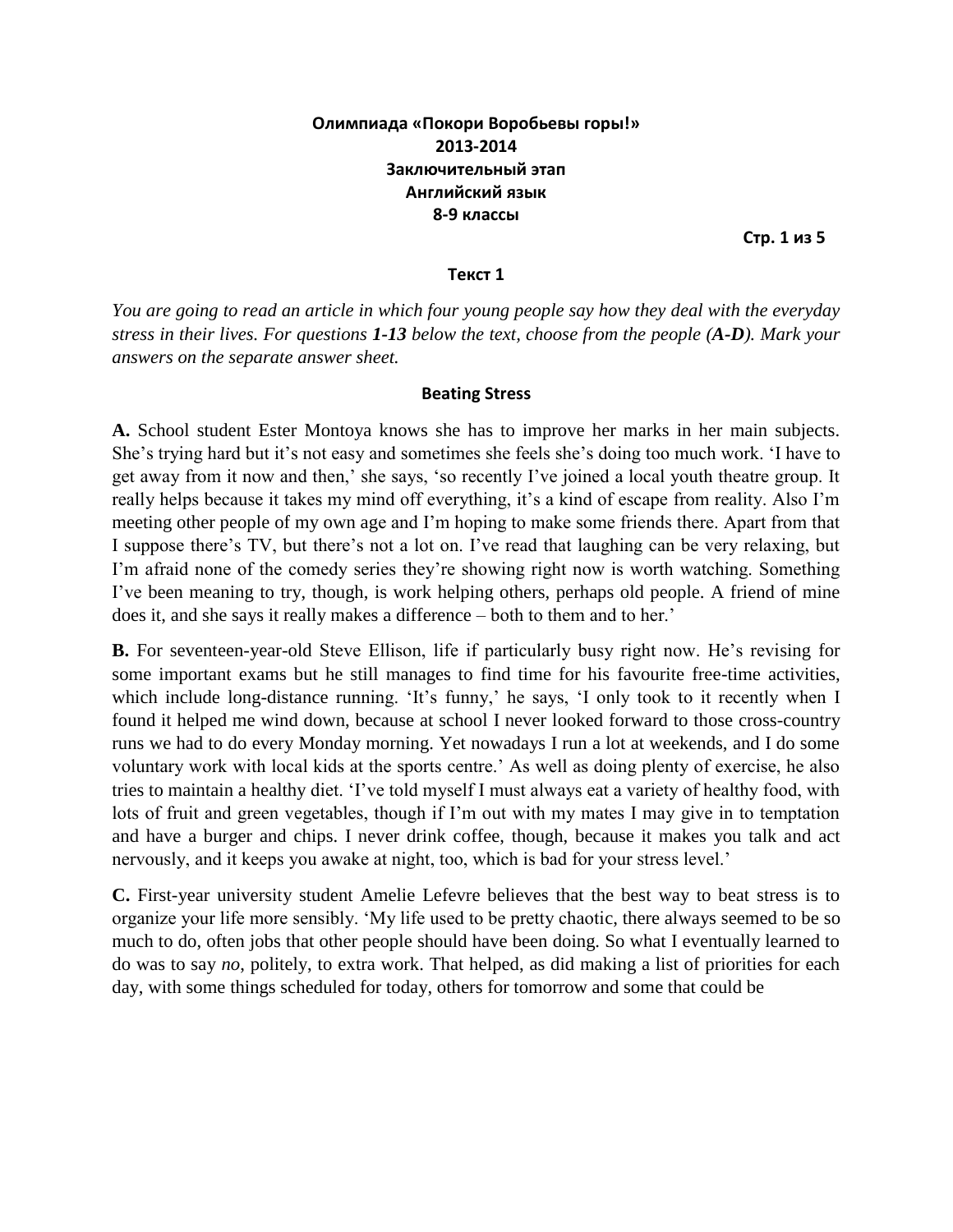# **Олимпиада «Покори Воробьевы горы» 2013-2014 Английский язык 8-9 классы**

**Стр. 2 из 5**

postponed for longer. I also make rules for myself about meal times, and the amount of sleep I need. There was a time when I was staying up until all hours, but I was exhausted the next day so I don't do that any more. I think I manage my time quite well now, but nobody's perfect and occasionally I still oversleep and turn up late for lectures!'

**D.** Student Ndali Traore likes to get up early so he has a relaxed start to the day. 'I hate leaving jobs till the last minute, and I always try to do those I like least first,' he says. 'These days I always listen to music while I'm working,' he adds, 'whereas a couple of years ago I found it annoying – it always seemed to spoil my concentration.' When he has some free time, he goes to the cinema, or out with friends. 'If something's bothering me,' he says, 'I often find that just talking to them about it helps. Particularly, if you can make a joke about it, because it always seems a lot less serious when you do that.' If he's on his own, he has a special way of dealing with stress: 'I try to relive occasions when I was really relaxed, such as spending the day by a beautiful lake in the sunshine. That often works,' he says.

## **Вопросы к Тексту 1**

### **Which person**

- 1. regularly does a job without getting paid?
- 2. no longer agrees to do things they don't want to do?
- 3. tries to see the funny side of things that are worrying them?
- 4. accepts that they sometimes make mistakes?
- 5. is disappointed they can't see a particular kind of entertainment?
- 6. prefers to do unpleasant jobs as soon as possible?
- 7. is not doing as well in their studies as they would like?
- 8. likes to tell friends about their problems?
- 9. goes to bed quite early nowadays?
- 10. sometimes breaks their own rules about eating when they are not alone?
- 11. finds that acting makes them feel better?
- 12. likes to think back to times when they felt less stressed?
- 13. believes in putting off certain tasks?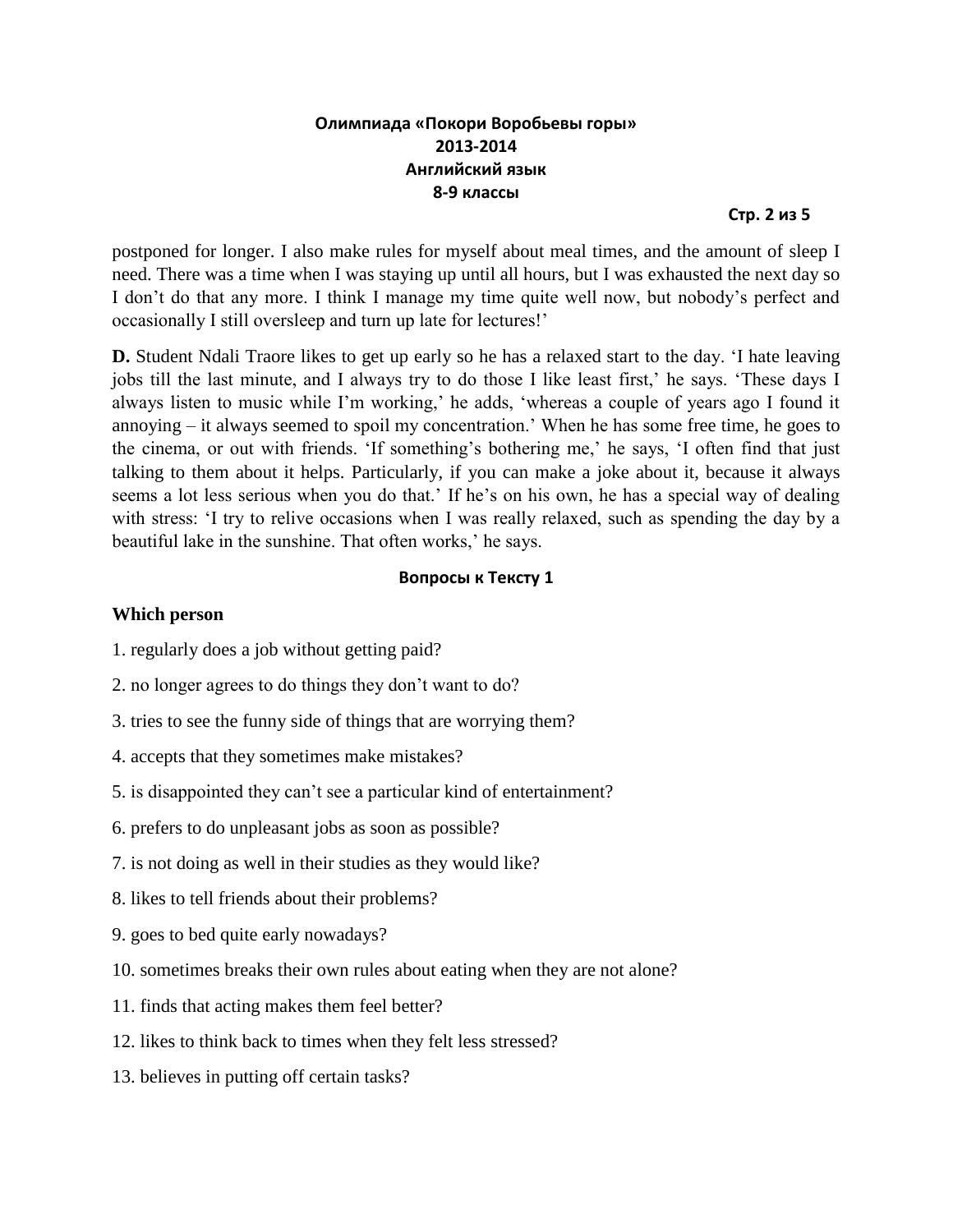# **Олимпиада «Покори Воробьевы горы» 2013-2014 Английский язык 8-9 классы**

**Стр. 3 из 5**

#### **Текст 2**

*You are going to read an article about blogs (the internet sites where individuals regularly write their own thoughts and comments). Seven sentences have been removed from the article – you may see them below the text. Choose from the sentences A-H the one which fits each gap (14- 20). There is one extra sentence which you do not need to use. Mark your answers on the separate answer sheet.*

## **Get blogging!**

*Do you want others to read what you write online? Try setting up a blog with Susan Purcell's guide to getting started.*

Short for 'weblogs', blogs began as online diaries, but these days many are useful and entertaining sources of news and information. A blog is really a kind of mini-website, but with one big difference: it costs nothing, or very little, to run. What makes blogs different from most websites is that they are updated regularly and they are interactive – readers can comment on what you write.

**\_\_\_\_\_\_\_14\_\_\_\_\_\_\_\_\_\_ .** You type your text as if it were any article and the software of the blog company does the rest. Each time you add another piece of text, known as a 'post', that gets published at the top of the page and everything else moves down.

More than 130 million blogs have been started on the web and around a million blog posts are written every day. Every blog is different: some have only one author, some are the work of two or more people, some are streams of nonsense about nothing in particular. \_\_\_\_\_\_\_\_\_\_**15\_\_\_\_\_\_\_\_\_.** These are often the ones that attract most comments.

People blog for different reasons. Some blogs are platforms for the writers' own opinions, some bloggers write to promote themselves and show off their skills, some even sell stuff on their blogs. Other bloggers write to get in touch with people who have similar views, while some blog to share their knowledge. \_\_\_\_\_\_\_\_\_**16\_\_\_\_\_\_\_\_\_.** Blogs can be password-protected so that they can only be read by those who are allowed to view them.

The best blogs are those that specialize. If you cover too wide a topic area, you'll find it difficult to attract a loyal audience. People go to their favourite blog regularly, as they know they'll always find something of interest there. \_\_\_\_\_\_\_\_\_\_**17\_\_\_\_\_\_\_\_\_\_.** You'll come across as knowledgeable and others with the same interest will visit regularly.

It is very easy to set up a blog. You can be online within a few minutes of opening the account. Start by looking at as many blogs as possible to get ideas. Most blogs publish a 'blogroll', or list of links to other blogs, so click on those to view more examples. **18**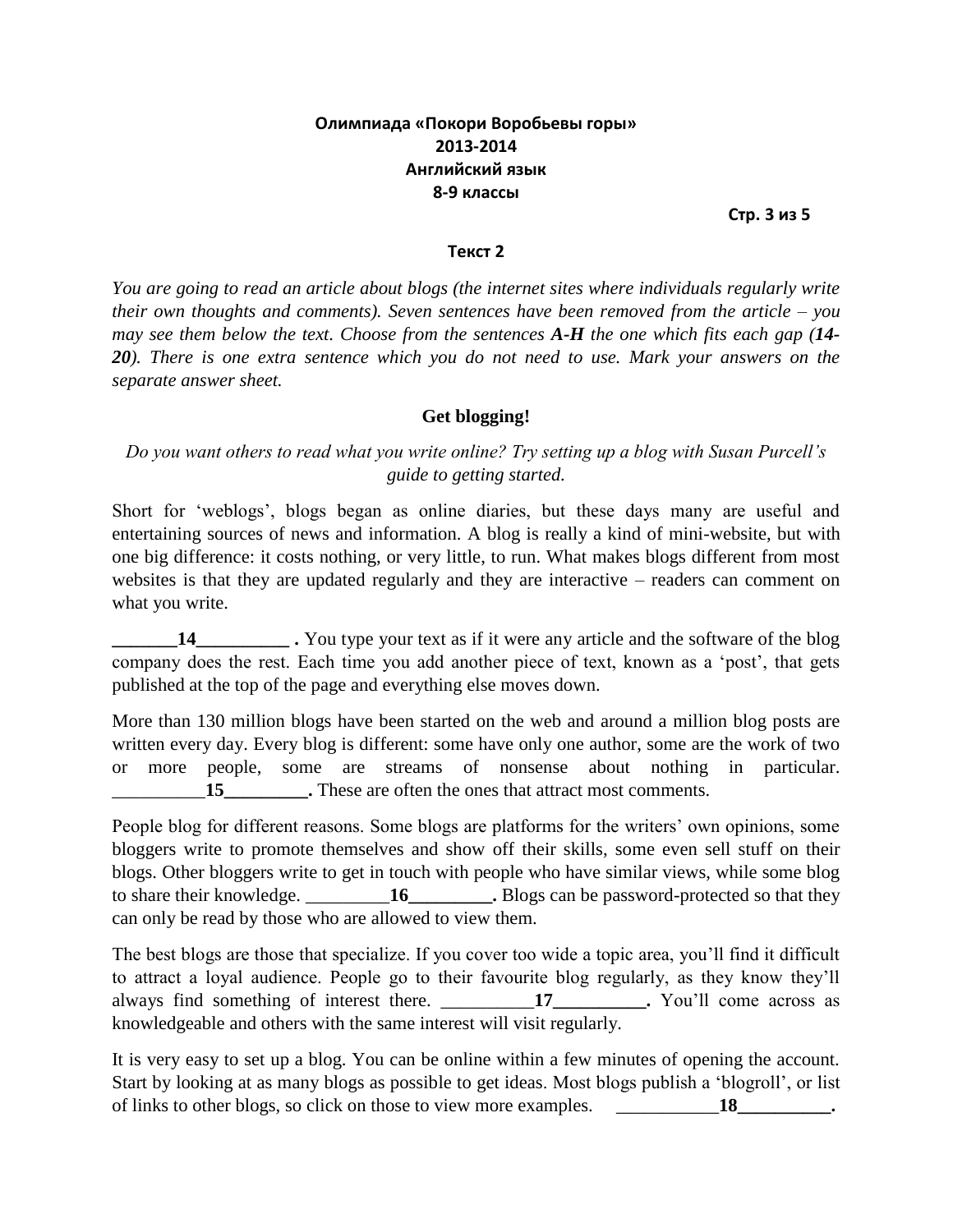# **Олимпиада «Покори Воробьевы горы» 2013-2014 Английский язык 8-9 классы**

**Стр. 4 из 5**

The biggest and most user-friendly are free, although they all offer slightly different features, so make sure you investigate and choose the one that provides what you want.

You can write as much or as little as you like but you must add posts regularly. It is best to write every few days, but it doesn't matter if you do so only at weekends or a couple of times a month, so long as your readers know when to expect posts. It is frustrating to visit a favourite blog only to find that it hasn't been updated as expected. You won't always have the time to write long blogs. **19** .

Blogging about items in the news will help increase your readership, as more people will be searching for that topic. \_\_\_\_\_\_\_\_\_\_\_\_\_\_\_\_\_\_\_\_\_\_\_\_\_\_\_\_\_\_\_\_\_. It is often more satisfying to attract regular readers who interact with you, so write about what you know, check your facts and don't be afraid to say things people may disagree with  $-$  it's a good way of attracting comments. You'll soon have a loyal audience who will spread the word about your blog.

## **Пропущенные предложения из Текста 2**

**A** On those days, refer your visitors to another blog, something in the press or a video clip on the Internet.

**B** Many though, are clever, informative and well written.

**C** When you've done this, you'll be asked to choose a name for your blog, so have something ready.

**D** They don't want a wasted visit, so stick to your own particular subject.

**E** No technical knowledge is required to blog.

**F** However, blogging is not necessarily about gaining a wide audience.

**G** Teachers, for instance, often blog to help students to catch up when they miss a class.

**H** Next you need to select a blog company.

Перенесите свои решения в ЛИСТ ОТВЕТОВ